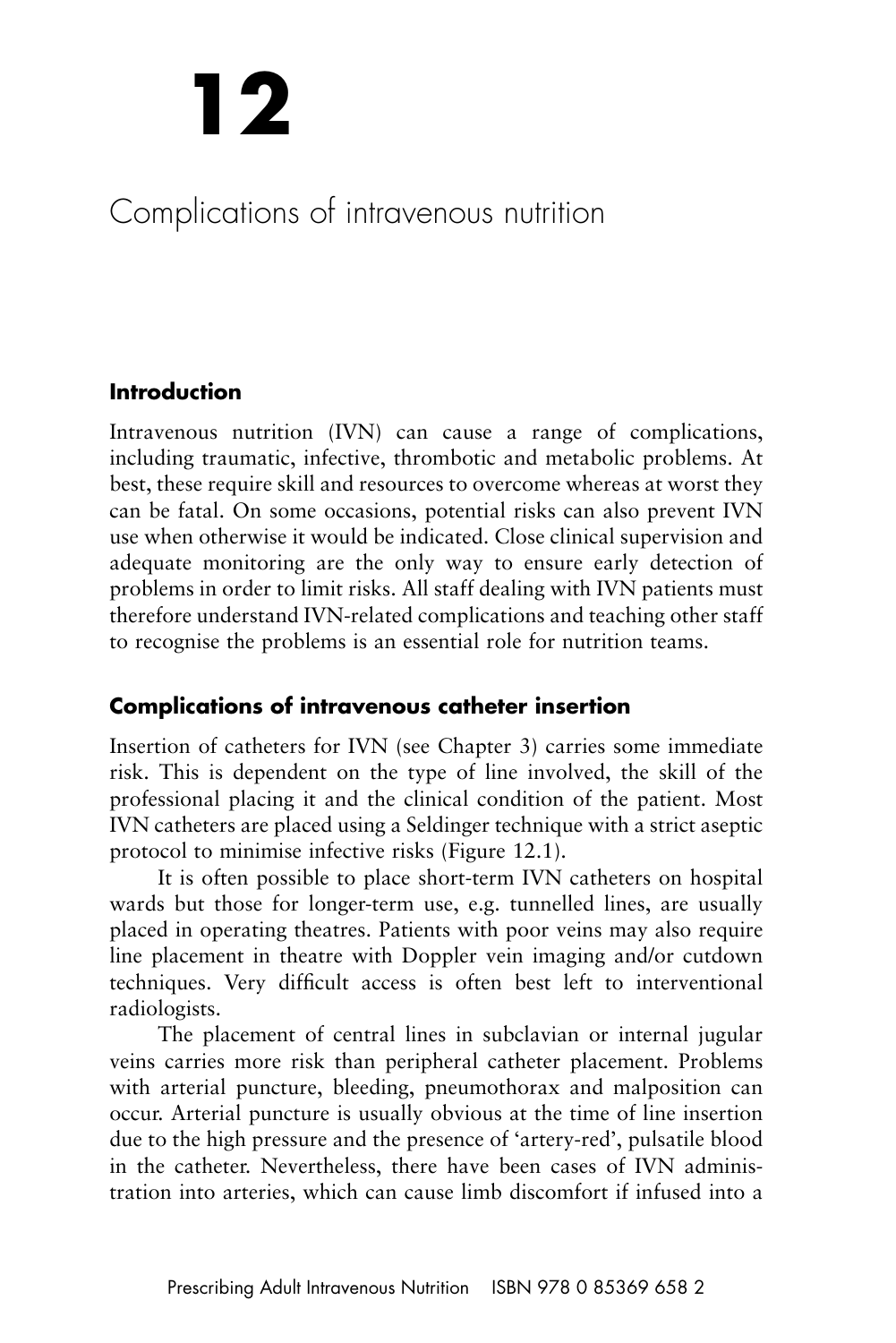

**Figure 12.1** Intravenous line insertion using a Seldinger technique.

subclavian vessel and focal neurological symptoms or signs if infused into a carotid artery.

Placement of both subclavian and internal jugular catheters risks local bleeding. If the source of blood loss is the jugular vein, it is usually obvious and relatively easy to staunch with local pressure. However, bleeding from the subclavian may be unseen and not so easy to stop. The jugular approach is therefore favoured if the patient has any clotting abnormality.

Risks of accidental pneumothorax are also greater with subclavian insertions compared with internal jugular placements and, if an accidental pneumothorax would pose a very high risk for a patient, the subclavian route should be avoided (or only used with radiological or Doppler guidance). A chest X-ray is needed in all patients after upperbody central catheter placement to exclude a pneumothorax and to confirm the position of the catheter tip (see below). In order to avoid the serious dangers of bilateral pneumothoraces, a failed subclavian placement should be followed by X-ray exclusion of a pneumothorax *before* attempting the subclavian approach on the other side. Rarely,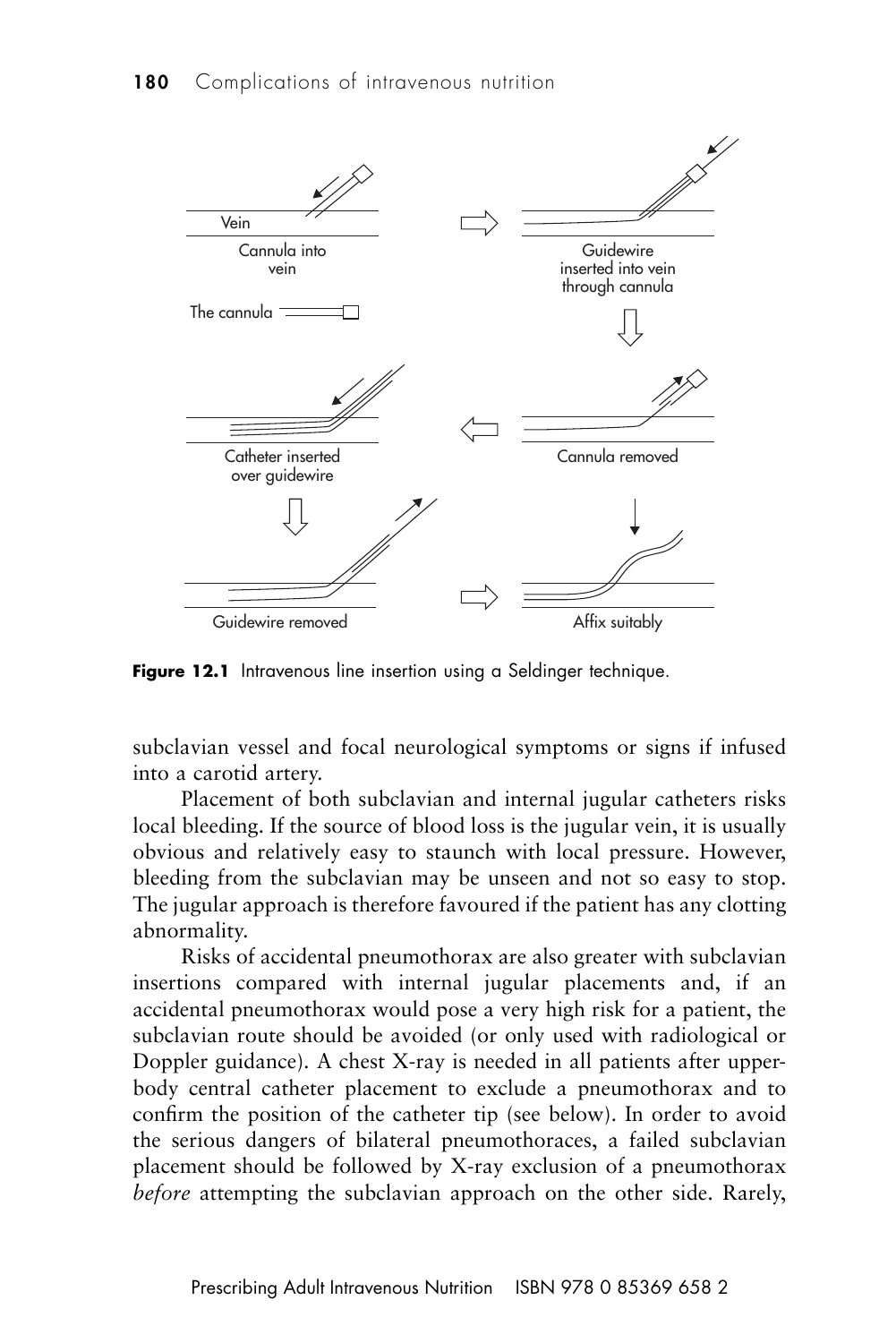pneumothoraces are accompanied by significant surgical emphysema, with air under the skin causing swelling of the upper torso, neck or face. This crackles under the fingers when touched. Air embolus can also occur with central line or peripherally inserted central catheter (PICC) placement, since the high blood flow in central vessels can pull significant quantities of air into the circulation if the catheter is accidentally left open to the atmosphere.

Postplacement chest X-ray of a central catheter is also needed to confirm the position of the line tip. Routine placement of any central catheters without imaging cannot guarantee that the tip is in the correct position and problems such as cardiac arrhythmias arise if the line is in too far. Conversely, there is an increased risk of large-vein thrombosis if it is not in far enough. The catheter tip can also end up in the wrong vein, e.g. going up into the cerebral venous drainage rather than down towards the heart. Chest X-ray confirmation should be clearly documented by a clinician before the line is used. X-ray confirmation of correct tip position is not required for femoral lines.

If the line has been inserted too far, aseptic withdrawal is acceptable. However, if the catheter has not been inserted far enough, pushing it in further is not permissible since this may introduce infection from micro-organisms contaminating the catheter surface. Nevertheless, you can try to replace a line that is not in far enough by railroading a new one into the vein over a sterile guidewire placed through the original, badly positioned line before removal. A repeat chest-X ray is then required.

Complications from peripheral insertion of midline feeding catheters or peripheral feeding cannulae are usually local and minor. Placement should still use aseptic techniques and success is very dependent on the condition of the patient's veins. Midlines and peripheral cannulae do not need confirmation of correct placement prior to use, whereas PICC lines need to be treated the same as other central catheters.

#### **Infective complications from intravenous nutrition**

Catheter-related sepsis (CRS) is one of the commonest complications of IVN and reduction in CRS rates is a key goal for nutrition teams (see Chapter 14). CRS usually occurs from blood-borne bacterial infections following infection of an internal lumen of the feeding catheter from poor aseptic technique during catheter access. All catheter use should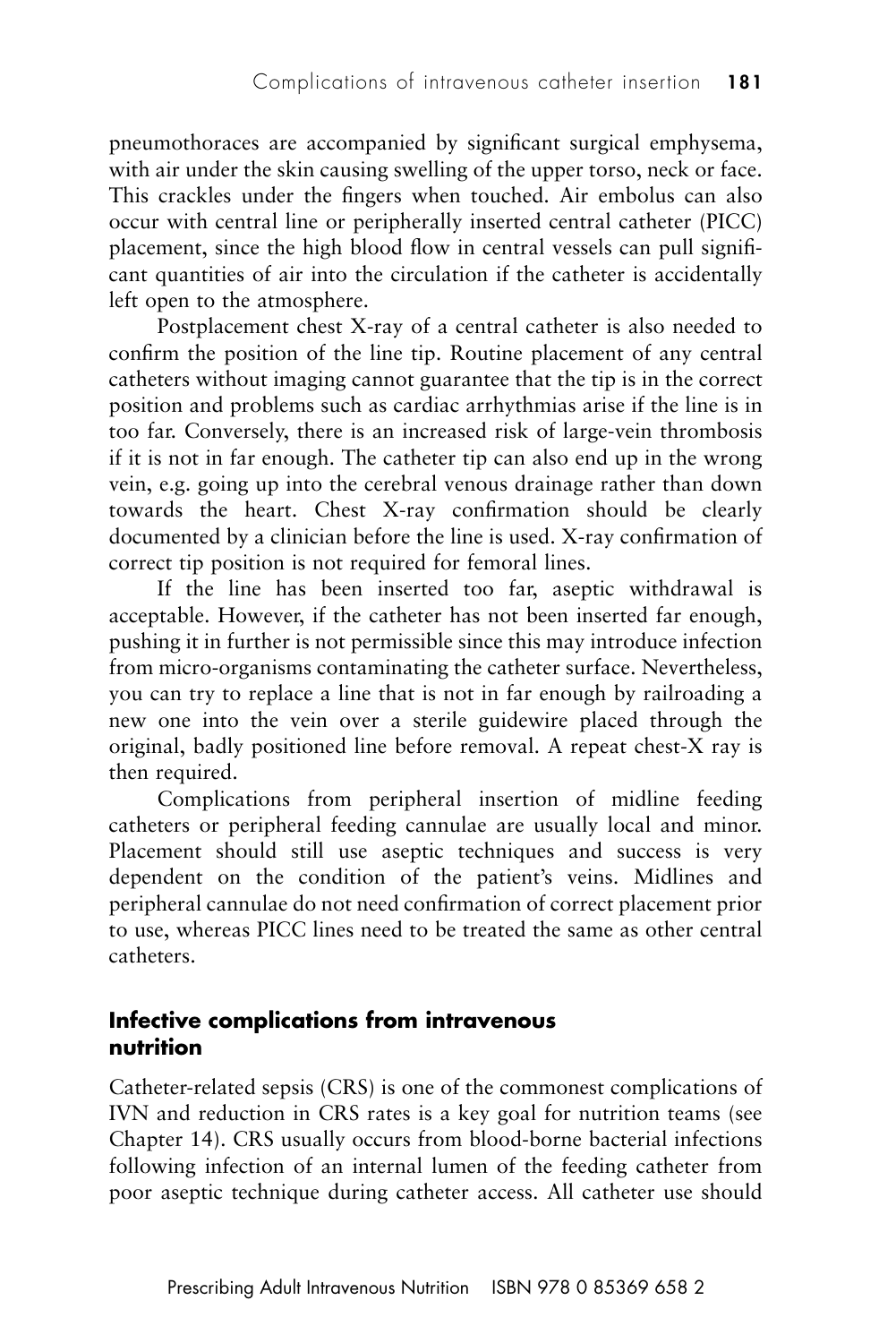therefore be minimised and strict aseptic protocols must be used whenever the catheter is accessed for IVN, drug administration or blood sampling. Occasionally, a catheter is contaminated during insertion and skin infections at catheter exit sites can also track down to the blood stream.

CRS causes several symptoms and signs (Box 12.1) but it is often difficult to know whether a patient with apparent CRS problems actually has another source of infection. If the patient is obviously septic, investigations will be needed to determine the source. This requires various samples to be sent for culture, including urine, blood and, if appropriate, sputum or wound swabs. Imaging, for example, a chest Xray or abdominal computerised tomography (CT), may also be required to exclude pneumonia or intra-abdominal collections. However, while results are pending, 'blind' treatment can be started to cover the most likely cause of infection.

Since IVN is an ideal growth medium for many micro-organisms, it is inappropriate to infuse feed through an infected line until the infection is at least controlled, if not eradicated, and all IVN should be discontinued whenever CRS is suspected. Resolution of pyrexia on cessation of feeding increases the likelihood that CRS was the problem. Carefully labelled (e.g. 'white lumen') blood cultures should be taken in all cases from each lumen, ideally with simultaneous peripheral blood cultures. Results take up to 48 hours to return and CRS is only unequivocally confirmed if a blood culture taken through one of the catheter lumens is not only positive but yields a colony count 1000 times greater than that from a simultaneous peripheral blood culture. If both peripheral and catheter cultures are not available, it is more difficult to be certain of CRS. A positive lumen culture with negative peripheral cultures suggests CRS is the problem but may be caused by sample

|  |  | <b>Box 12.1</b> Common signs of sepsis |  |  |
|--|--|----------------------------------------|--|--|
|--|--|----------------------------------------|--|--|

General clinical deterioration Rigors Raised temperature  $\geq 38^{\circ}$ C Low temperature  $\leq 36^{\circ}$ C Raised pulse rate Raised respiratory rate Raised white cell count (occasionally low white count) Raised inflammatory markers, e.g. C-reactive protein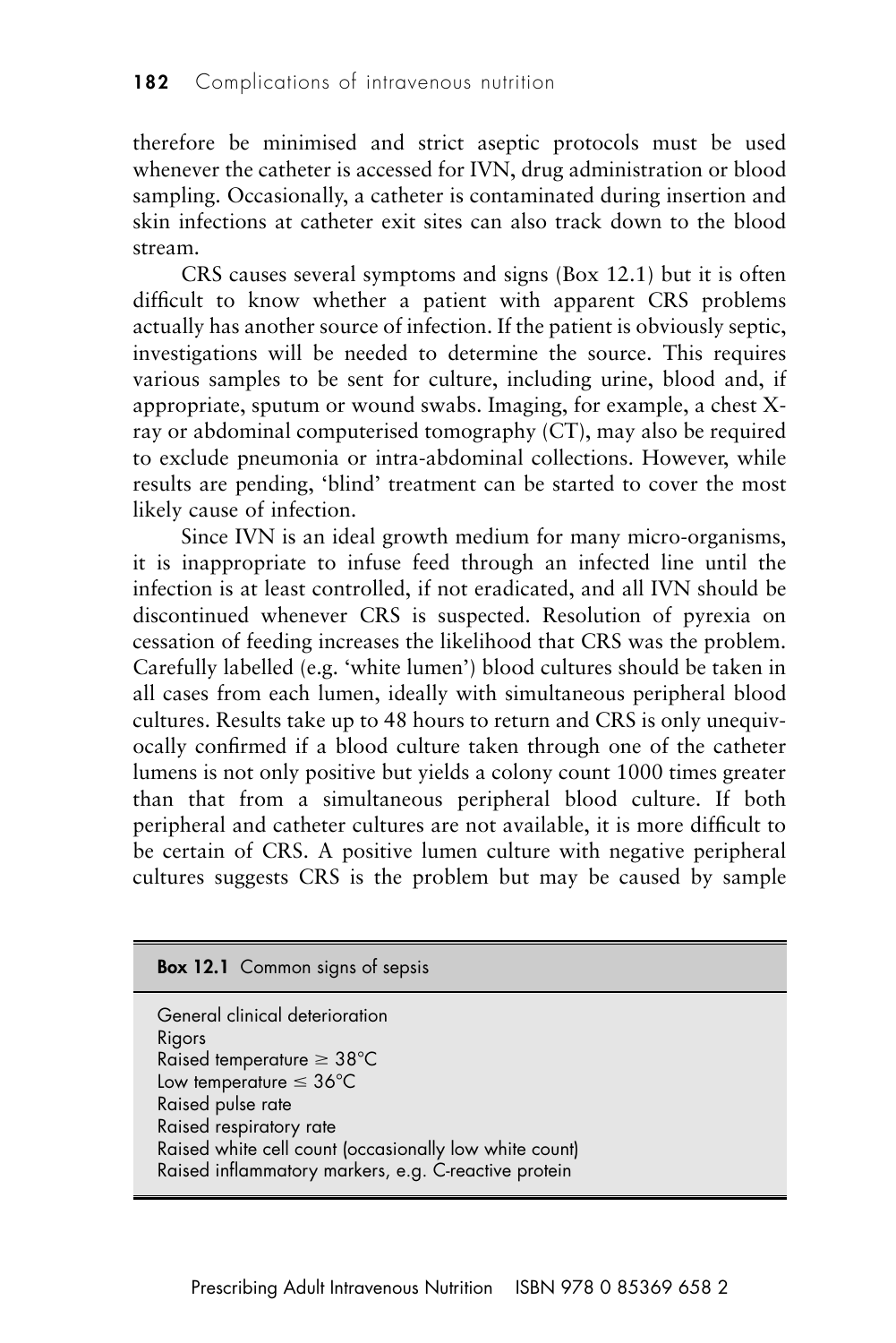contamination. A positive peripheral culture with either negative catheter cultures or catheter cultures with a similar colony count to that obtained peripherally suggests a non-catheter source of sepsis.

If CRS is not thought to be the likely cause of infection in an IVN patient, the line may still be used for feeding subject to regular review. If CRS is thought to be the problem in a short-term line, it should usually be removed and the tip sent for culture (the exit site must be disinfected before removal). Antibiotic treatment can then be given if necessary and the line replaced if needed once antibiotics are circulating. However, there is some risk of sepsis 'seeding' to a new catheter. Its use for IVN should therefore be avoided if possible until antibiotics have been given for 24–48 hours and appear to have been effective. Ideally, it is best to defer replacement of a catheter removed for suspected sepsis for this period if possible.

If CRS is suspected in a line needed for long-term access (e.g. a tunnelled line) or replacement of a short-term line would be very difficult or impractical, you can try to salvage the catheter from infection. When this is necessary, IVN should still be stopped and antibiotics commenced, usually beginning with 'blind' therapy (Box 12.2) and later modified following blood culture results.

If antibiotics are used to try to salvage an infected central line with more than one lumen, they should be given via alternate lumens for each dose. The last part of each dose should then be locked into the lumen until it is to be used again. This will discourage septic seeding between lumens. Some centres also use specific concentrated line locks for treatment of CRS, aiming for higher antimicrobial concentrations and so better clearance rates. We do not recommend this approach since the

**Box 12.2** Typical'blind' treatment of suspected intravenous nutrition line sepsis

*Likely micro-organism:*

*Staphylococcus aureus* (from skin)

*Drugs of choice (in order of preference, depending on allergies and local policy):*

- 1. Flucloxacillin (avoid, as there is a risk of methicillin-resistant *Staphylococcus aureus*)
- 2. Vancomycin
- 3. Teicoplanin
- 4. Linezolid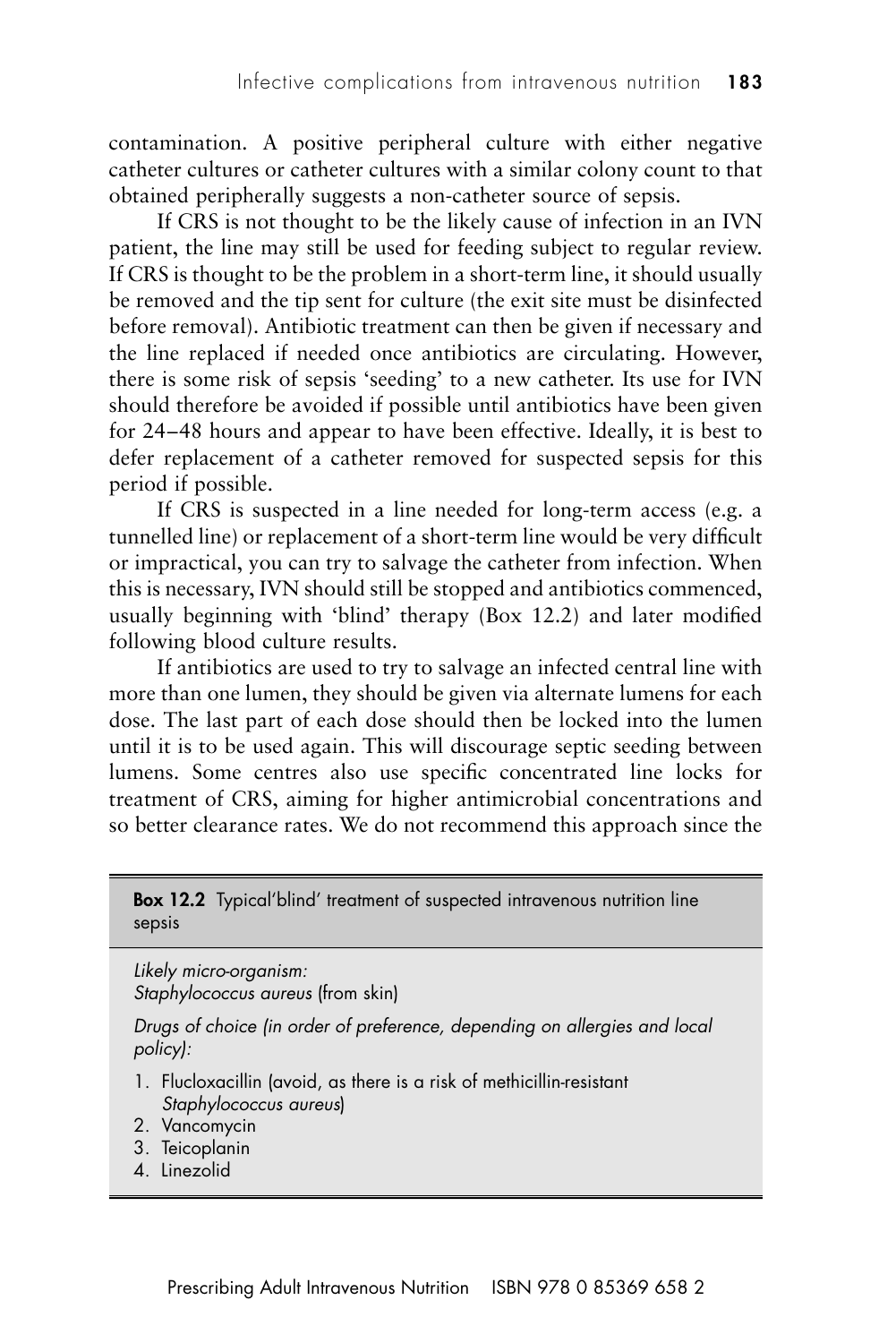concentrations in the catheter achieved with conventional doses far exceed minimum inhibitory concentrations and it is important to ensure that the antibiotic is given in a volume that will permit adequate treatment of blood-borne infection.

Infected IVN catheters left in place for attempted salvage can, if absolutely necessary, be used for intravenous fluids and drugs, although this makes it difficult to lock antibiotics into the lumen(s). Furthermore, if absolutely necessary, a previously infected short-term line can also be used to recommence IVN if sepsis has been controlled for 24–48 hours by appropriate antibiotics which are going to be continued to complete a full treatment course. However, this practice will make complete clearance of a line infection less likely and hence should be avoided whenever attempting to salvage an infected long-term catheter (i.e. no IVN should be given during antimicrobial treatment for suspected or confirmed CRS in a long-term IVN line). It is also important that if any patient shows signs of worsening or renewed sepsis when recommencing IVN, it is immediately stopped and further cultures sent as above.

Other measures to help clear infection from long-term catheters include drugs to dissolve lipid or fibrinaceous deposits in which infection can persist (see below). Eradication of fungal line infections is particularly difficult and any use of the line during attempted treatment is always inadvisable. Sepsis related to a peripheral feeding line should always prompt immediate cessation of IVN and removal of the midline/cannula with the midline tips sent for culture.

#### **Prophylaxis against internal lumen sepsis**

The administration of antibiotics down a previously used line lumen to prepare it for IVN is unlikely to be effective and there is a risk of promoting bacterial resistance. Patients receiving long-term IVN as an intermittent infusion who have repeated CRS episodes may benefit from the use of prophylactic intravenous taurolidine. This is usually locked into the line lumen as a 2% solution after completing a feed and then flushed through before the next bag of IVN is commenced<sup>1</sup>.

# **Occlusive catheter complications**

Occlusion of a catheter prevents its use and the break-up of any solid material can risk embolisation, vein blockage and thrombosis. Occlusion results from a range of factors, shown in Box 12.3.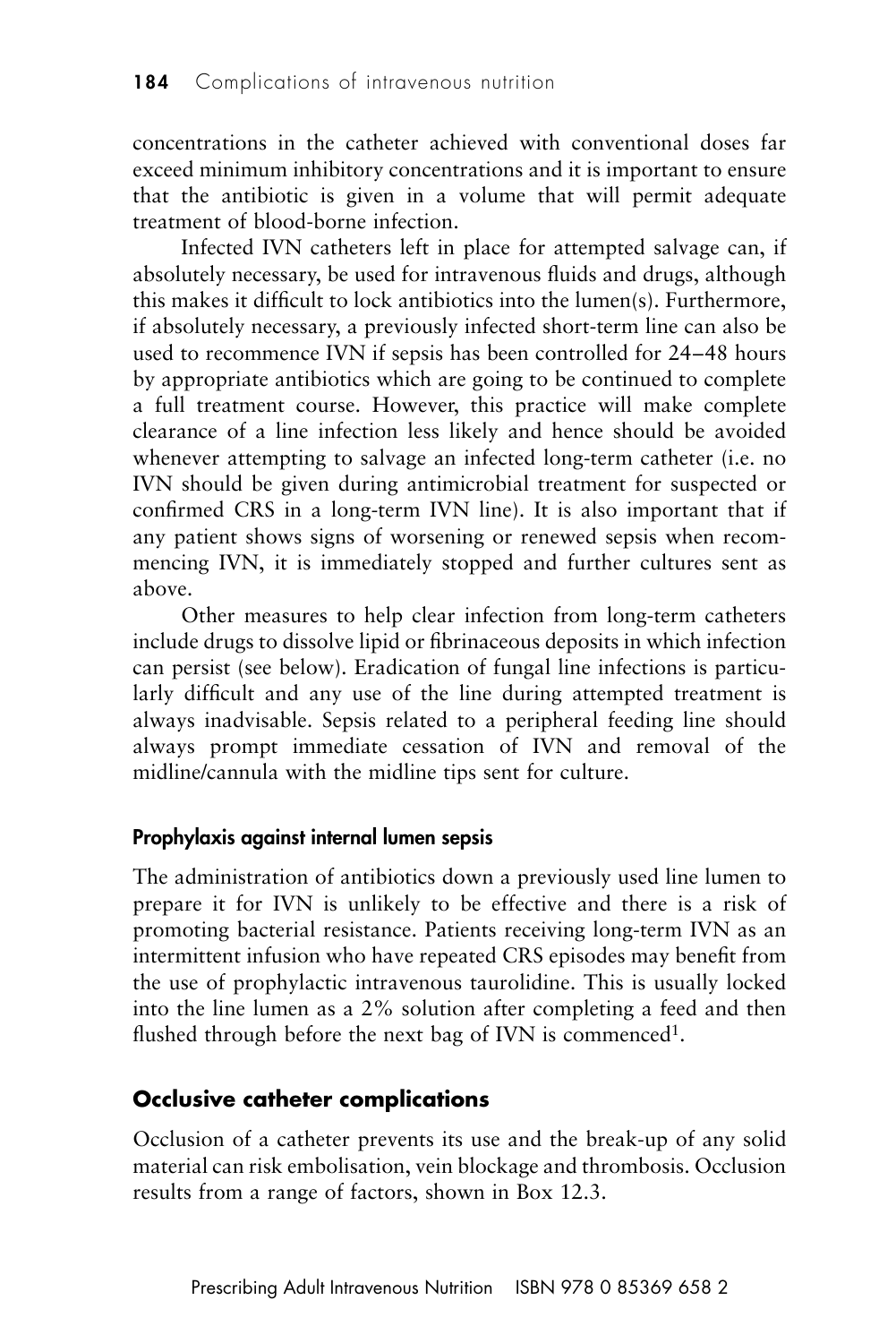| <b>Box 12.3</b> Potential causes of intravenous catheter occlusion |  |
|--------------------------------------------------------------------|--|
|--------------------------------------------------------------------|--|

*Mechanical obstruction*

- Closed clamp
- Kink in line
- Line tip against vein wall

*Pharmacological incompatibility*

- Intravenous nutrition instability
- Drug–drug precipitate
- Drug–nutrient precipitate

*Deposition*

• Lipid

*Thrombosis*

- In the central veins
- In the line lumen
- At the line tip

Whenever a catheter seems to be blocked, you should first check that there is no obvious mechanical obstruction such as a kinked line or closed tap. Establishing that the catheter tip is lying against the vein wall is difficult but is likely if repositioning of the patient allows free catheter flow. Imaging may be needed to confirm your suspicions.

If you think that the lumen itself is blocked, consider whether any therapies that could cause precipitation have been given. Any drug that is incompatible with cations such as magnesium or calcium, for example ciprofloxacin, will also be incompatible with IVN, and many other drugs can cause precipitation problems, e.g. aciclovir2. Sodium and/or fluid may destabilise the lipid in IVN and lipid deposition should be suspected if intravenous fluids, with or without electrolytes, have been run simultaneously with the IVN through the same lumen (see Appendix 1). Administration of blood or blood products with IVN should always be avoided for, although IVN is administered into the blood stream, there is inevitable uncertainty about its compatibility with non-blood components of blood products. Concentrations of electrolytes will also be much higher when the IVN and blood product mix within the catheter lumen compared to their mixing within a rapidly flowing vein. The same reasoning means that you should avoid putting incompatible therapies down the same lumen using devices such as a three-way tap or a side-infusion through a giving-set port, while you can allow them to be given down separate but adjacent lumens in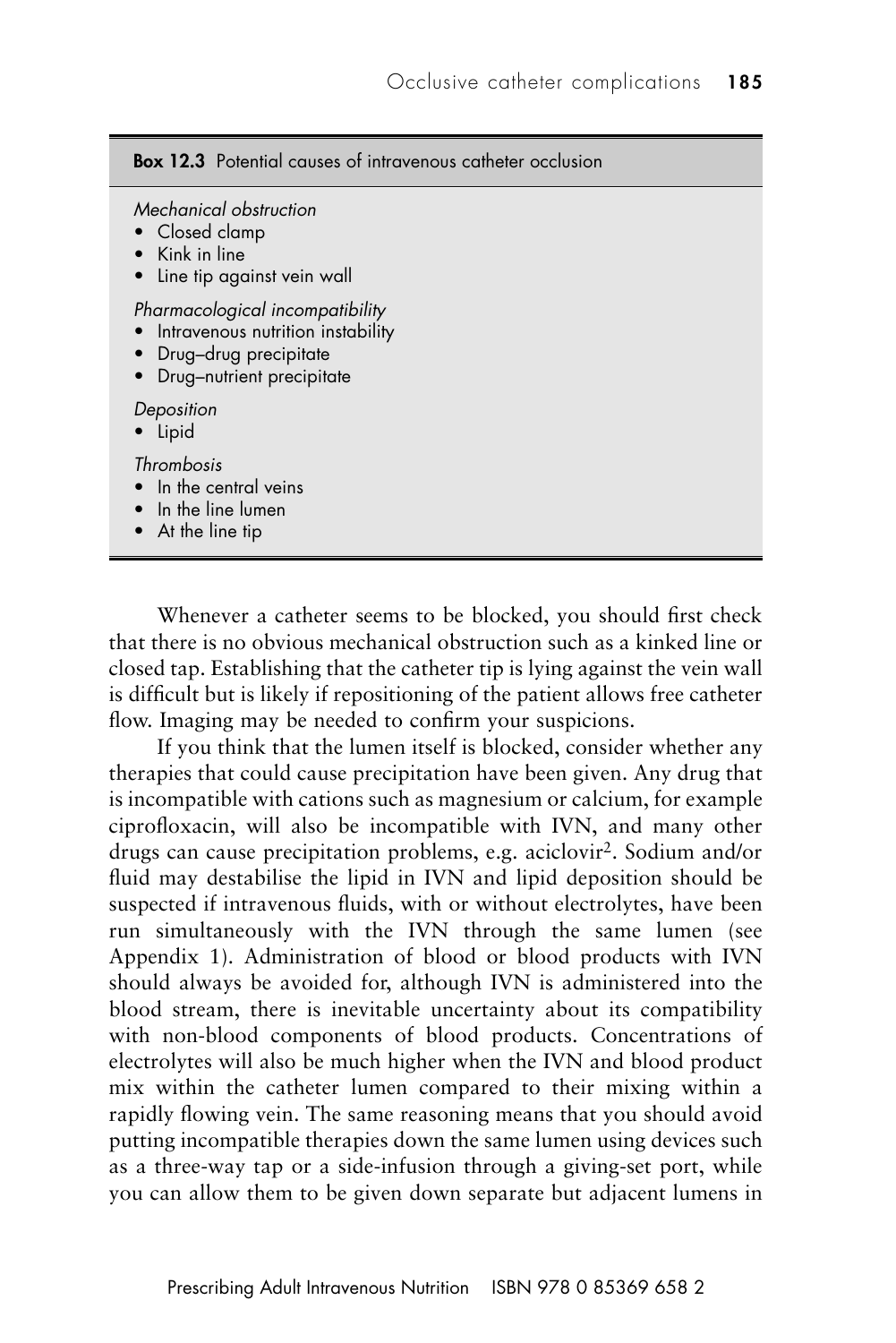

**Figure 12.2** Risk of interaction of infusates used concurrently through the same intravenous line.

a central line, since rapid dilution will occur within the blood stream (Figure 12.2).

During prolonged IVN, lipid deposition can occur on the internal surface of catheters and this can also cause complete occlusion. Similarly, thrombosis can block catheters, especially if there has been any stagnation. Lines should therefore be flushed and locked between use and once-weekly alcohol locks to dissolve any lipid deposits should be considered in long-term IVN patients (see below).

Even when no stagnation occurs, fibrin clots can form on the line tip. These may cause a 'trapdoor' effect, allowing the line to be flushed through with ease but making it difficult to draw back blood (Figure 12.3).

Fibrin deposits on line tips can also extend to form large clots, which may occlude the vein and even embolise. It is therefore important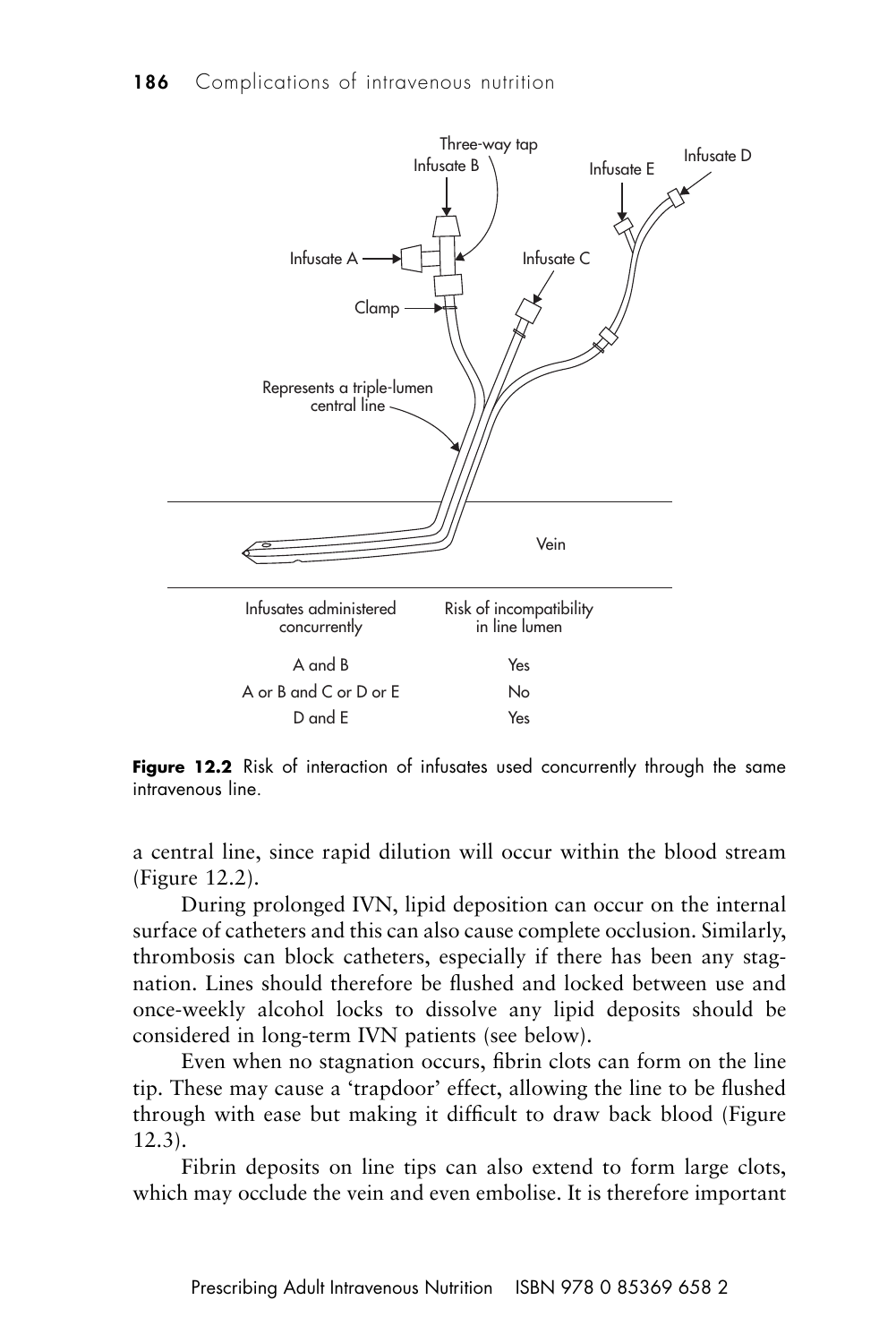

**Figure 12.3** Fibrin clot 'trapdoor' effect at the tip of an intravenous catheter.

to recognise signs of a developing problem such as difficulty drawing back on the line or partial obstruction. A large cuff of clot may also form around the line as it lies within a vein and if this is suspected, e.g. from arm swelling on the same side as a subclavian catheter, anticoagulation should be commenced immediately unless there is a major contraindication. Short-term lines should be removed, although in doing so there will be a small risk of precipitating a pulmonary embolus. With long-term lines, it may be appropriate to see whether the clot resolves with anticoagulation or even to use fibrinolytics. Venography may be needed to establish the extent and level of threat from a clotting problem and clearly, in some patients, the first recognition of a line-related clot will be a pulmonary embolus.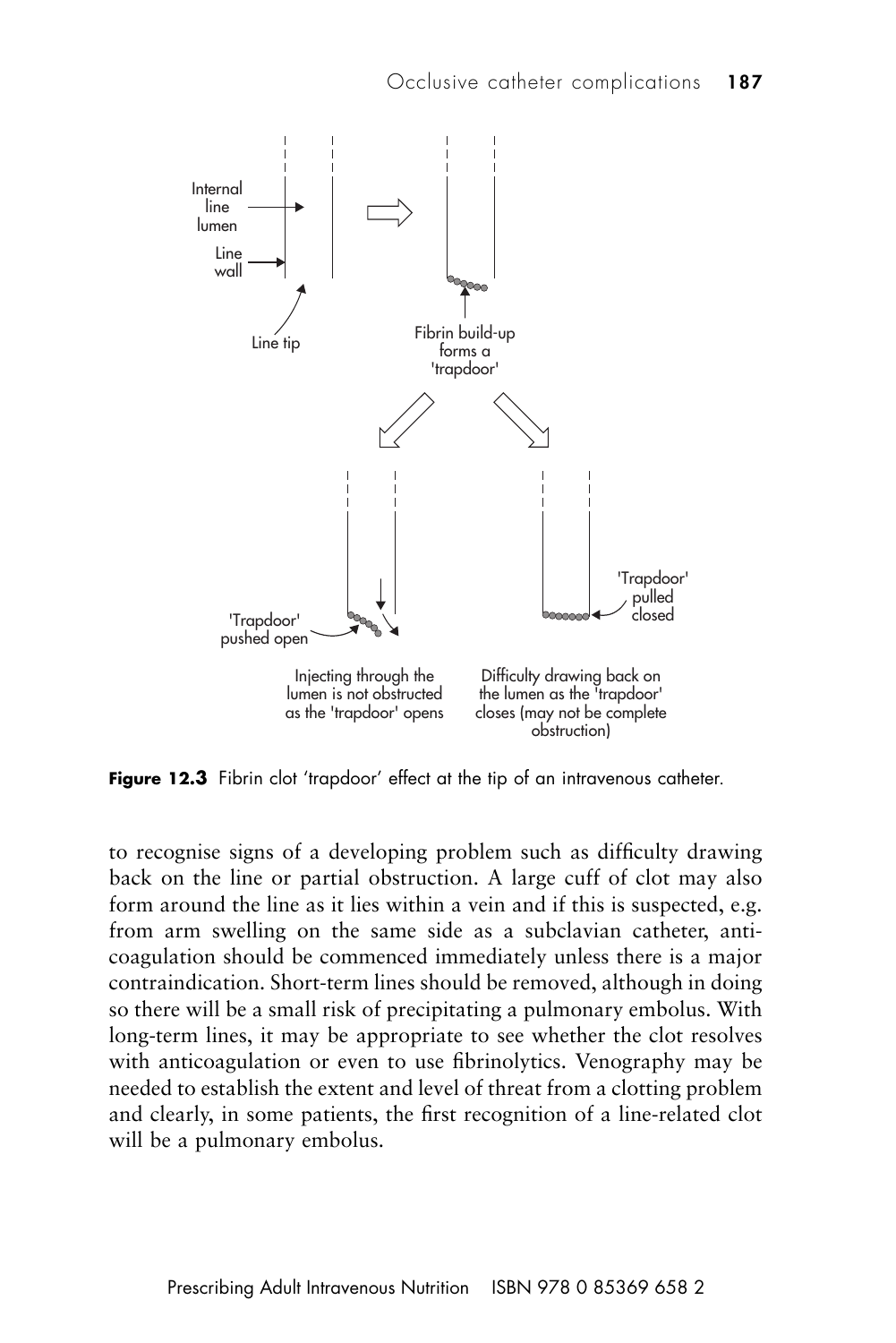#### **Prophylaxis against line occlusion**

Prevention of catheter occlusion is clearly better than trying to clear an established blockage. Catheters should always be flushed before locking the line to limit any potential for coagulation. If, in order to prevent blood sample contamination, it is necessary to leave the IVN static in a lumen for a short period while the sample is taken from a different lumen, a flush should be given immediately after to all other lumens of the same line (never disconnect and reconnect an IVN bag). If an IVN bag runs out before the next one is available, it should be taken down promptly and the lumen flushed (see Chapter 16).

Several measures, related to the potential causes of line blockage (Box 12.3), can be helpful:

- Always manipulate and secure the line carefully
- Dedicate a lumen for IVN whenever possible
- Always be sure of compatibility before putting any other infusate through a catheter lumen at the same time as IVN (Figure 12.2; see Chapter 3 and Appendix 1)
- Always flush the lumen before a new IVN bag and between each IVN bag and each and every drug
- Do not leave IVN or blood products static in the lumen
- Use a push-pause technique to achieve greater turbulence within the lumen when flushing lines $3$
- Always report any stiffness in drawing back on a lumen to detect tip thrombosis as early as possible
- Always report chest pain in the patient to a clinician since this may be due to vein thrombosis and embolisation

Catheter occlusion is a significant problem in patients on long-term home IVN, especially as many receive overnight infusions with the line left unused during the day<sup>4</sup>. A number of additional measures may be helpful in such patients:

- Heparin 'locking' of the IVN catheter during the day is advocated by some centres but is of uncertain effectiveness<sup>4</sup>
- Addition of heparin into IVN regimens $4$  is used by some centres but may also be ineffective and may cause stability problems (Appendix 1, Box A1.4) whilst increasing bleeding risks
- Prophylactic alcohol locks are used by some centres to limit lipid deposition (Box 12.4)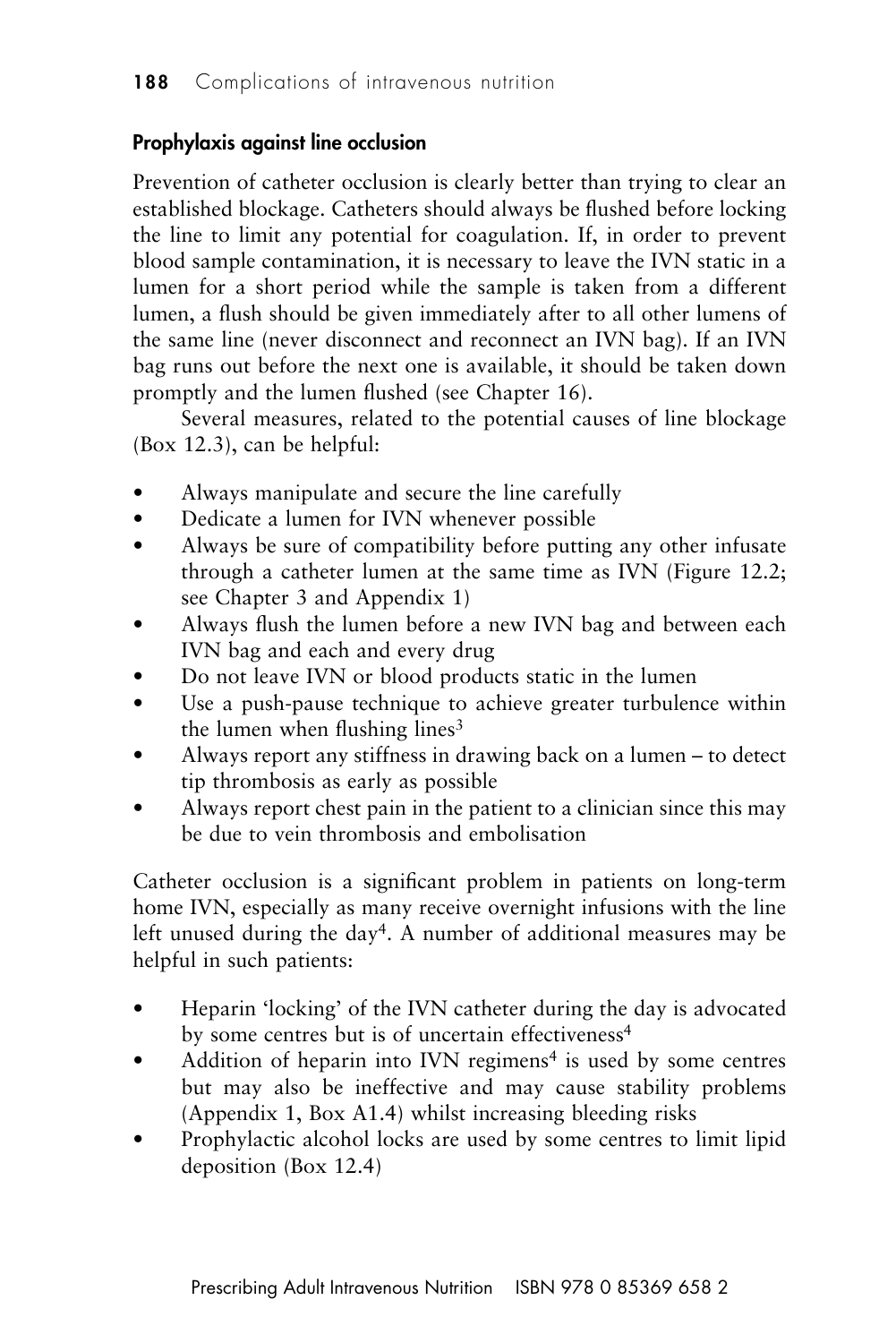#### **Box 12.4** Prophylactic alcohol line locking

#### *Indication*

Limiting lumen lipid deposits where the patient receives long-term intravenous nutrition lipid

#### *Method*

Once-weekly instillation of 80% alcohol into the line lumen, left for 5 minutes before withdrawal. The volume instilled should be the volume of the lumen (ask manufacturer) plus a very small excess

*Preparing 80% alcohol from 100% alcohol (also called absolute ethanol or dehydrated alcohol BP)*

Take 4 mL of 100% alcohol and *make up to* 5 mL with water for injection. More than 1 mL of water for injection will be required

*Cautions* Patient taking metronidazole or particularly disulfiram. Any other circumstances where alcohol is cautioned or contraindicated

- Reduction in the duration of lipid infusion in patients on long-term  $\text{IN}^5$
- Twice-weekly administration of lipids (see Chapter 10)

#### **Management of catheter occlusion**

If a catheter does become occluded, the management depends on the most likely cause of the blockage (Box 12.5 and Table 12.1).

# **Thrombophlebitis**

Thrombophlebitis refers to inflammation of a vein wall. It can be painful, will predispose to thrombosis and can make a vein unusable in the future. Central vein thrombophlebitis is uncommon due to the dilutional effect of the fast blood flow but it may occur when the tip of the catheter rests directly on the vein wall. This causes both trauma and a high local concentration of infusate. It is usually manifest by central aching pain, made worse when IVN is being infused.

Peripheral vein thrombophlebitis (PVT) is relatively common with midlines and very common with peripheral cannulae. The use of peripheral cannulae for the administration of IVN is therefore discouraged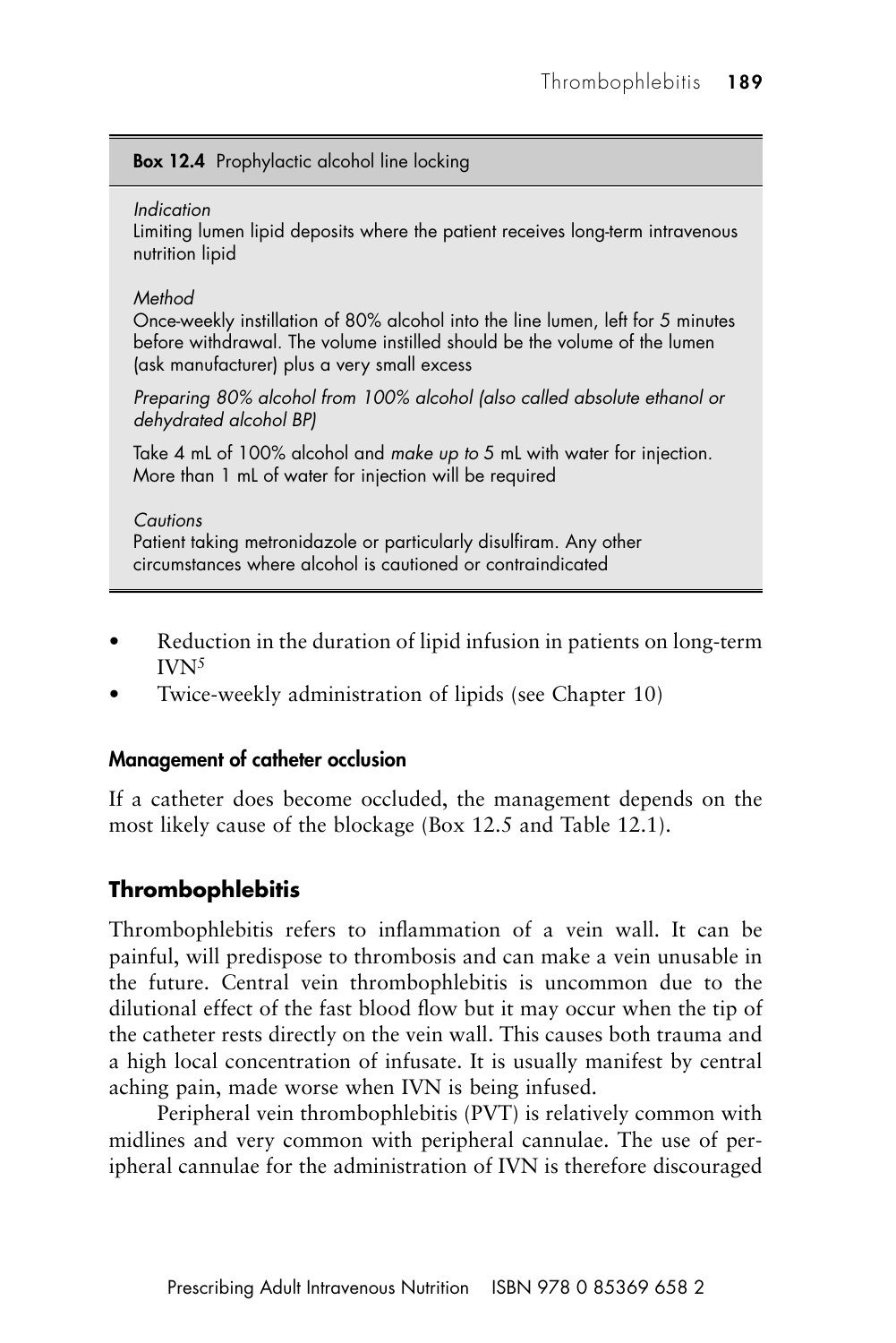**Box 12.5** Management options for central line occlusion, numbered in usual order of preference for suspected cases

#### **Mechanical obstruction**

1 Check line for kinks

#### **Pharmaceutical instability**

*Soluble in acidic conditions (e.g. etoposide or heparin with amikacin or vancomycin*<sup>6</sup>*):* 1 Acid *Soluble in alkaline conditions (e.g. phenytoin*<sup>3</sup>*)* 1 Sodium bicarbonate **Lipid deposition** 1 Alcohol 2 Acid 3 Fibrinolytic **Thrombosis** 1 Fibrinolytic 2 Alcohol 3 Acid Further details of management options can be found in Table 12.1

unless staff resources allow the cannula used to be swapped to a different vein after every IVN bag (see below). Signs of peripheral thrombophlebitis are shown in Box 12.6. Severe local damage related to thrombophlebitis can lead to tissue necrosis (Plate 4).

|  |  | Box 12.6 Signs of peripheral vein thrombophlebitis |  |  |  |
|--|--|----------------------------------------------------|--|--|--|
|--|--|----------------------------------------------------|--|--|--|

*Local (i.e. same limb)* Erythema (redness) Swelling Inflammation Pain Soreness Aching

*Remember that the tip of a midline may be some distance from the apparent vein entry site*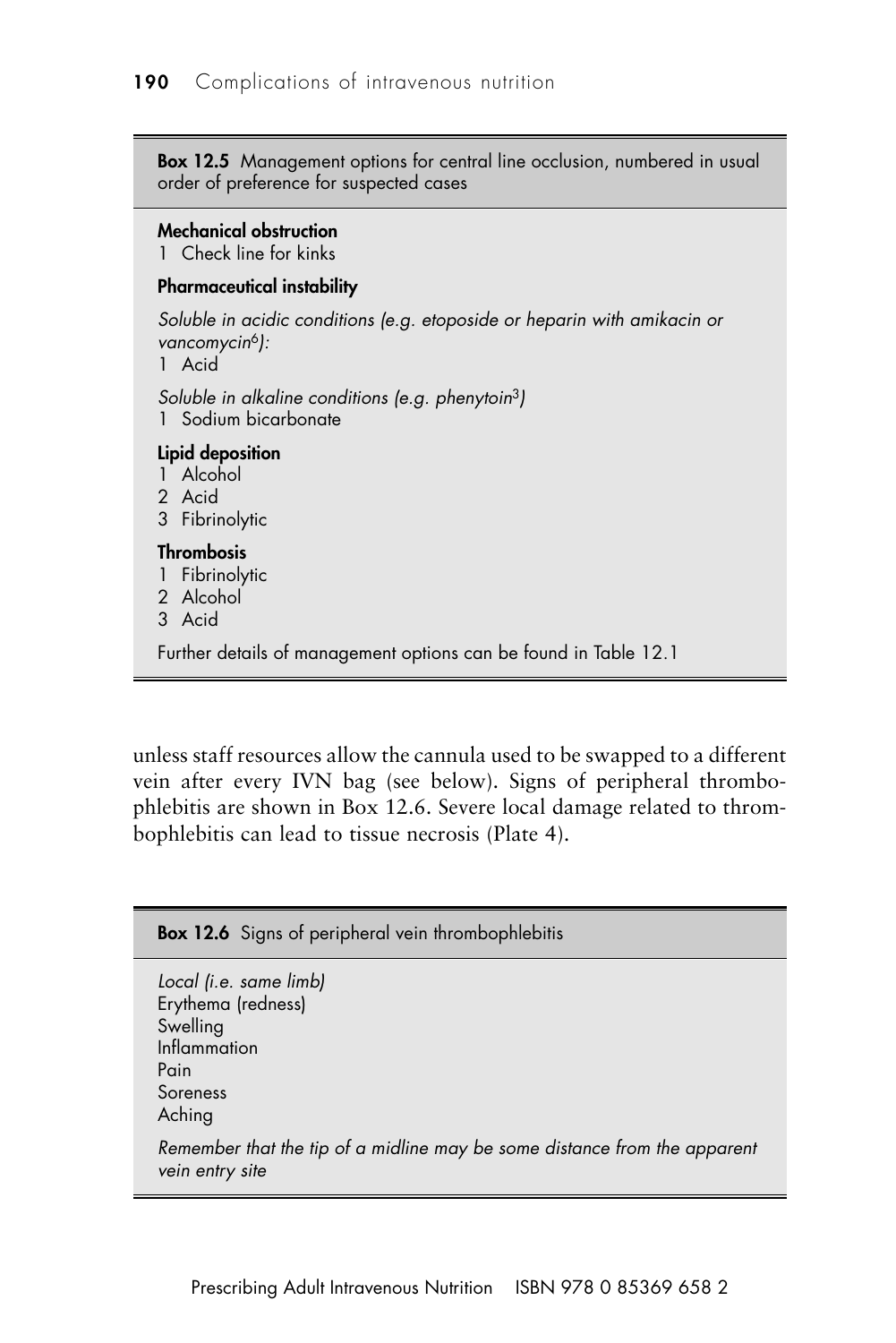| Management<br>option  | Details                                                                                                                                                                                         | Examples of variations and notes                                                                                                                                                                                                                                                                                                                                                                                                                                                                                                                                                                                                                                                    |
|-----------------------|-------------------------------------------------------------------------------------------------------------------------------------------------------------------------------------------------|-------------------------------------------------------------------------------------------------------------------------------------------------------------------------------------------------------------------------------------------------------------------------------------------------------------------------------------------------------------------------------------------------------------------------------------------------------------------------------------------------------------------------------------------------------------------------------------------------------------------------------------------------------------------------------------|
| Acid                  | 0.1 molar hydrochloric<br>acid instilled into the<br>lumen, left for up to 1<br>hour**, then withdrawn<br>and repeated if necessary                                                             | 0.1% hydrochloric acid <sup>3</sup> , 0.1 N<br>hydrochloric acid <sup>6,7</sup>                                                                                                                                                                                                                                                                                                                                                                                                                                                                                                                                                                                                     |
| Alcohol               | 80% alcohol instilled into<br>the lumen, left for up to 1<br>hour**, then withdrawn<br>and repeated if necessary                                                                                | Other concentrations of alcohol<br>may be recommended $-70\%$ <sup>3,7</sup> or<br>90% <sup>4</sup>                                                                                                                                                                                                                                                                                                                                                                                                                                                                                                                                                                                 |
| Fibrinolytic          | Urokinase 5000 units per<br>$mL^{6,3,8}$<br>or<br>Streptokinase 250 units<br>per mL <sup>8</sup> instilled into the<br>lumen, left for 1 hour**,<br>then withdrawn and<br>repeated if necessary | Avoid use of streptokinase;<br>consider alteplase first. Adverse<br>effects are more likely with<br>streptokinase than with<br>urokinase <sup>3,8</sup> and there is a risk of<br>sensitisation and ineffectiveness if<br>previously treated with<br>streptokinase. The recommended<br>urokinase dwell time may vary -<br>5-10 minutes <sup>8</sup> , 30-60 minutes <sup>3</sup> , 2<br>hours <sup>6</sup> . The use of an infusion <sup>4,9</sup> is<br>not recommended due to the risks<br>of forcing solid material into the<br>vein and rupturing the line.<br>Forcing the catheter lumen may<br>cause rupture <sup>10</sup> and this may force<br>solid material into the vein |
| Sodium<br>bicarbonate | 1 mEq/ml sodium<br>bicarbonate instilled into<br>the lumen, left for up to 1<br>hour**, then withdrawn<br>and repeated if necessary                                                             | Do not use with intravenous<br>nutrition precipitation because<br>calcium and phosphate solubility is<br>pH-dependent <sup>6</sup> , being higher at<br>low pH and adding more<br>bicarbonate increases the pH,<br>which is likely to lead to further<br>precipitation/solidification <sup>6</sup>                                                                                                                                                                                                                                                                                                                                                                                  |

Table 12.1 Details of management options for central line occlusion\*

\*\* Note that for all lumen instillations the volume instilled should be the volume of the lumen (ask manufacturer) plus a very small excess.

\*\* Check compatibility with line manufacturer and refer to local guide lines.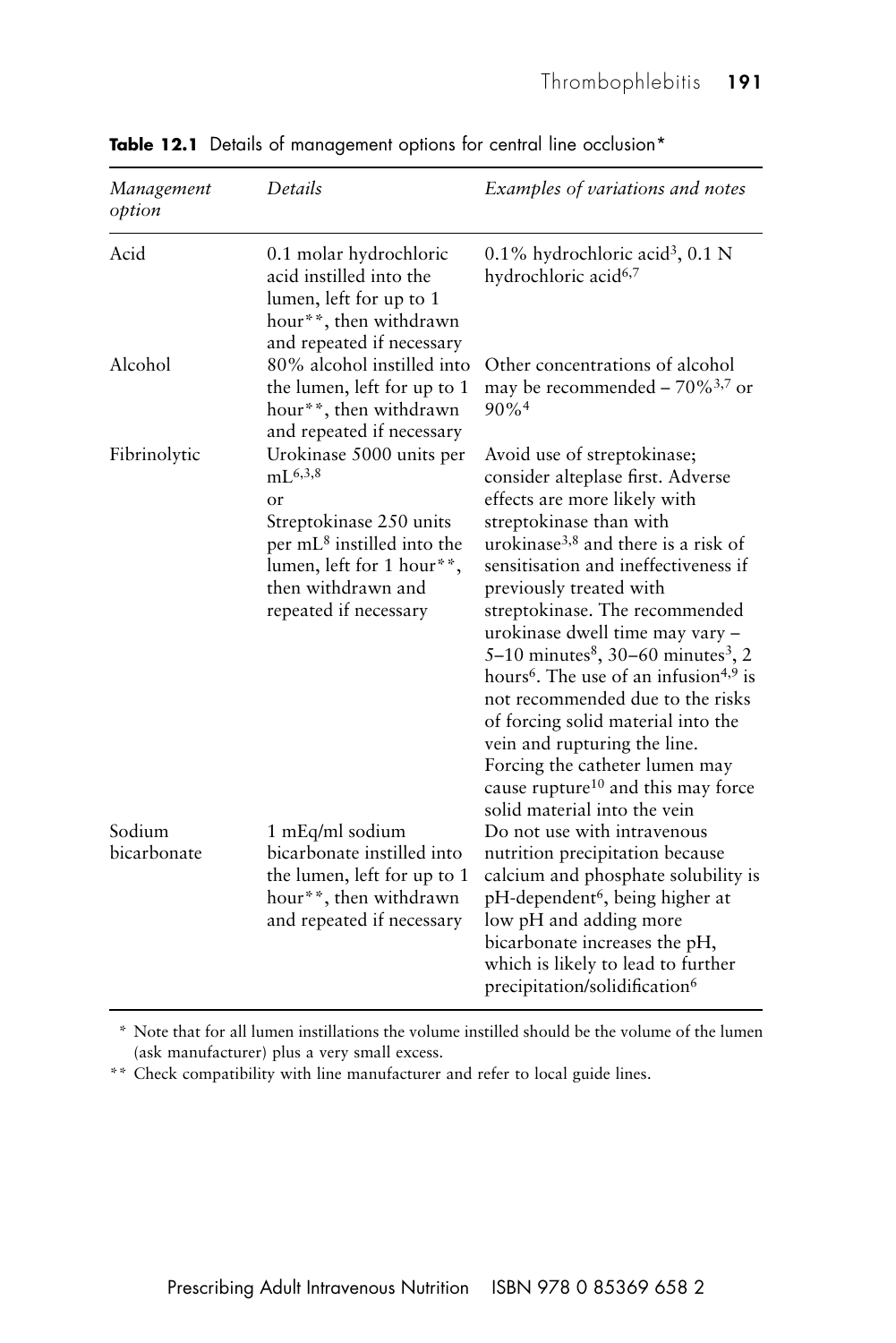| Risk factor                                                             | Reasons                                                                                                                                                                                                                                                                                                                             |
|-------------------------------------------------------------------------|-------------------------------------------------------------------------------------------------------------------------------------------------------------------------------------------------------------------------------------------------------------------------------------------------------------------------------------|
| Small vein diameter                                                     | Small veins have low blood flow and hence<br>there is relatively less dilution of the<br>hypertonic IVN <sup>11,12</sup>                                                                                                                                                                                                            |
| External diameter of intravenous<br>catheter                            | Small intravenous catheters permit higher<br>rates of blood flow around them and hence<br>greater dilution of administered IVN <sup>11</sup> . They<br>are also less likely to cause direct irritation of<br>vein walls                                                                                                             |
| <b>IVN</b> concentration                                                | Higher IVN concentrations are more likely to<br>cause tonicity-related damage to cells lining<br>the veins                                                                                                                                                                                                                          |
| Inherent venous irritability<br>of IVN components<br>Condition of veins | Potassium is an example of a component that<br>is inherently irritant to veins<br>Frail and elderly patients often have less<br>patent veins with lower tolerance to vein<br>trauma. Veins recently used for previous<br>venepuncture or fluid administration may<br>have some existing damage, predisposing to<br>thrombophlebitis |
| Duration of IVN administration                                          | The longer a vein is used, the more likely that<br>irritation and damage will occur                                                                                                                                                                                                                                                 |

**Table 12.2** Risk factors for intravenous nutrition (IVN)-related thrombophlebitis

A variety of risk factors predispose to the development of PVT (Table 12.2).

# **Prophylaxis against peripheral vein thrombophlebitis**

Several measures may help to reduce the incidence or severity of PVT (Box 12.7), although the success of pharmacological prophylaxis against PVT is probably limited<sup>16</sup>. The use of multiple techniques may offer benefit when giving IVN via a midline<sup>17</sup> although, in our and other's experience, midline IVN is often well tolerated anyway, even if using IVN osmolalities usually intended for central rather than peripheral administration18.

Some groups have also reported success using peripheral cannulae for IVN with no pharmacological interventions other than low regimen osmolality, as long as the IVN is administered as an intermittent infusion for 12 hours in 24, removing and replacing the cannula in the opposite arm (avoiding the anticubital veins) for each bag<sup>14</sup>. However, the use of this technique requires impeccable cannula care and considerable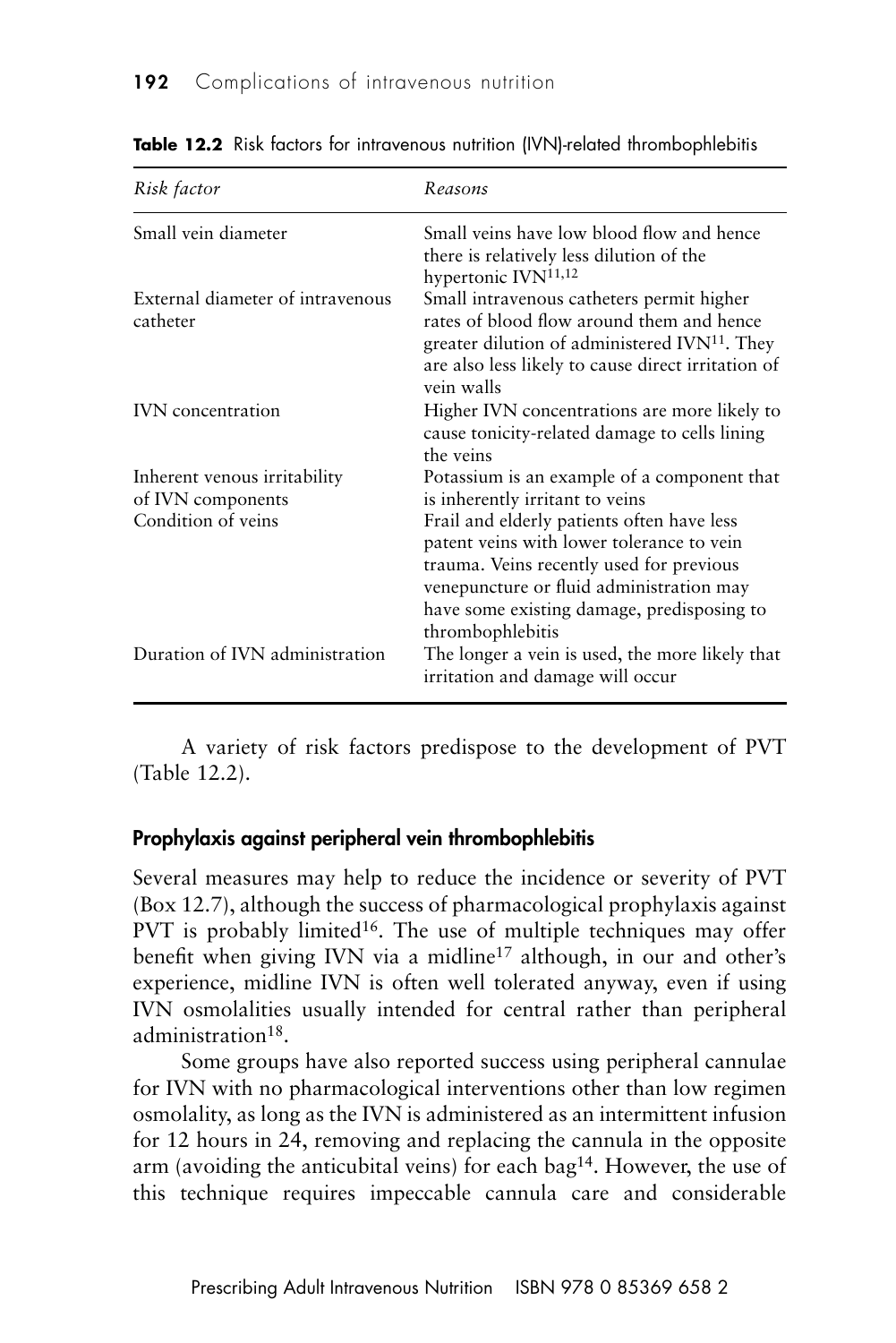**Box 12.7** Potential measures to help prevent peripheral vein thrombophlebitis

Addition of hydrocortisone and/or heparin to the intravenous nutrition (IVN) regimen

Topical 5 mg glyceryl trinitrate patch

Topical non-steroidal anti-inflammatory drug to appropriate limb<sup>13</sup>

Limiting duration of IVN administration through a peripheral cannula before replacement<sup>14,15</sup>

Using a midline rather than a peripheral cannula

Limiting concentration of IVN regimens (do not use lipid-free regimens peripherally due to the high osmolality of the glucose). This may require a significant compromise on nitrogen and energy provision

*Always ensure adequate stability data before adding anything to an IVN regimen (e.g. the addition of hydrocortisone and heparin to regimens may cause problems*<sup>11</sup>*)*

resources to ensure prompt resiting of the cannulas. Repeated cannula replacement is also painful for patients<sup>15</sup>.

Plate 4 shows unexpected tissue necrosis as a result of a peripheral micronutrient infusion through a cannula – a warning of the consequences of using too high a concentration in too small a vein.

#### **Management of peripheral vein thrombophlebitis**

When PVT is suspected, IVN should be discontinued and the catheter removed. The tip of the line (excluding peripheral cannulae) should then be sent for culture. Persistent pain caused by PVT may be helped by the topical application of a corticosteroid (e.g. 1% w/w hydrocortisone) to the affected site.

#### **Microparticulate risks of intravenous nutrition and in-line filtration**

An in-line filter (attached to the IVN giving set) acts as a sieve, preventing any contaminants larger than the filter pore size entering the patient's vein (Box 12.8). The use of such filters is recommended by some authorities with a view to reducing a number of potential problems, including the incidence of PVT. However, the use of filters, although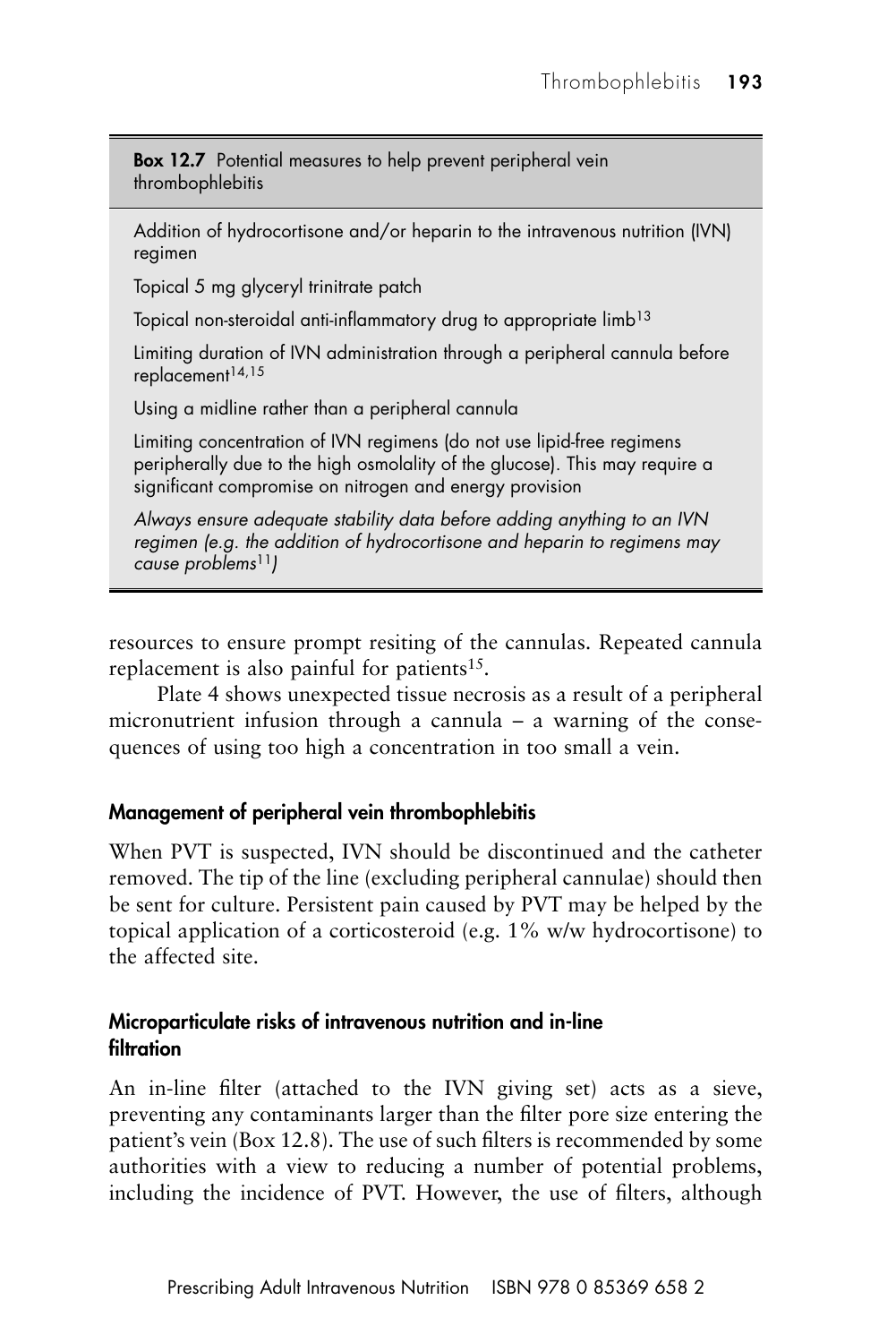**Box 12.8** Examples of potential intravenous nutrition contaminants removed by in-line filtration

Particulates shed from the internal surfaces of the bag and giving set Glass particles introduced from bag additions from glass ampoules Precipitates in case of compounding errors or inappropriate bag storage Large lipid globules from 'creaming' (see Appendix 1) or bulk lipid infusions Microbiological contaminants such as fungi or endotoxins

#### *Note*

Contaminant retention depends on the specific filter characteristics, e.g. the pore size used. For regimens with lipid this is 1.2 micron to allow the lipid globules through. For lipid-free regimens it is 0.2 micron. Other filter characteristics can include charged coatings which aid retention of endotoxins and allow longer use of the filter (refer to manufacturer's recommendations and local policy)

desirable, comes at a significant cost and, although the intravenous infusion of any large pieces of solid material is a definite risk for problems such as pulmonary embolus, it is more difficult to provide evidence that limiting infusion of the tiny particulates shown in Box 12.8 grants significant advantages. Furthermore, most short-term IVN patients are likely to receive many other infusions without in-line filtration, all of which pose the same potential problem of microparticulate infusion. Retention of fungi, the other proposed argument for inline filters, is also unlikely to be an issue given that IVN compounding facilities (see Chapter 15) are designed to prevent microbiological contamination of prepared bags. These facilities should also routinely filter injections drawn from glass ampoules to limit glass particles. We therefore recommend that the use of in-line filtration is reserved for patients on long-term IVN (plus infants and small children), although such advice does add a risk management aspect to the IVN service.

If an appropriately sized filter is being used and it blocks, it should never be removed to continue the infusion. This is because the blockage must be assumed to be due to clogging with contaminants that have been prevented from entering the patient's veins. Stop and disconnect the IVN infusion and seek specialist advice from the nutrition team or Technical Services (see Chapter 15).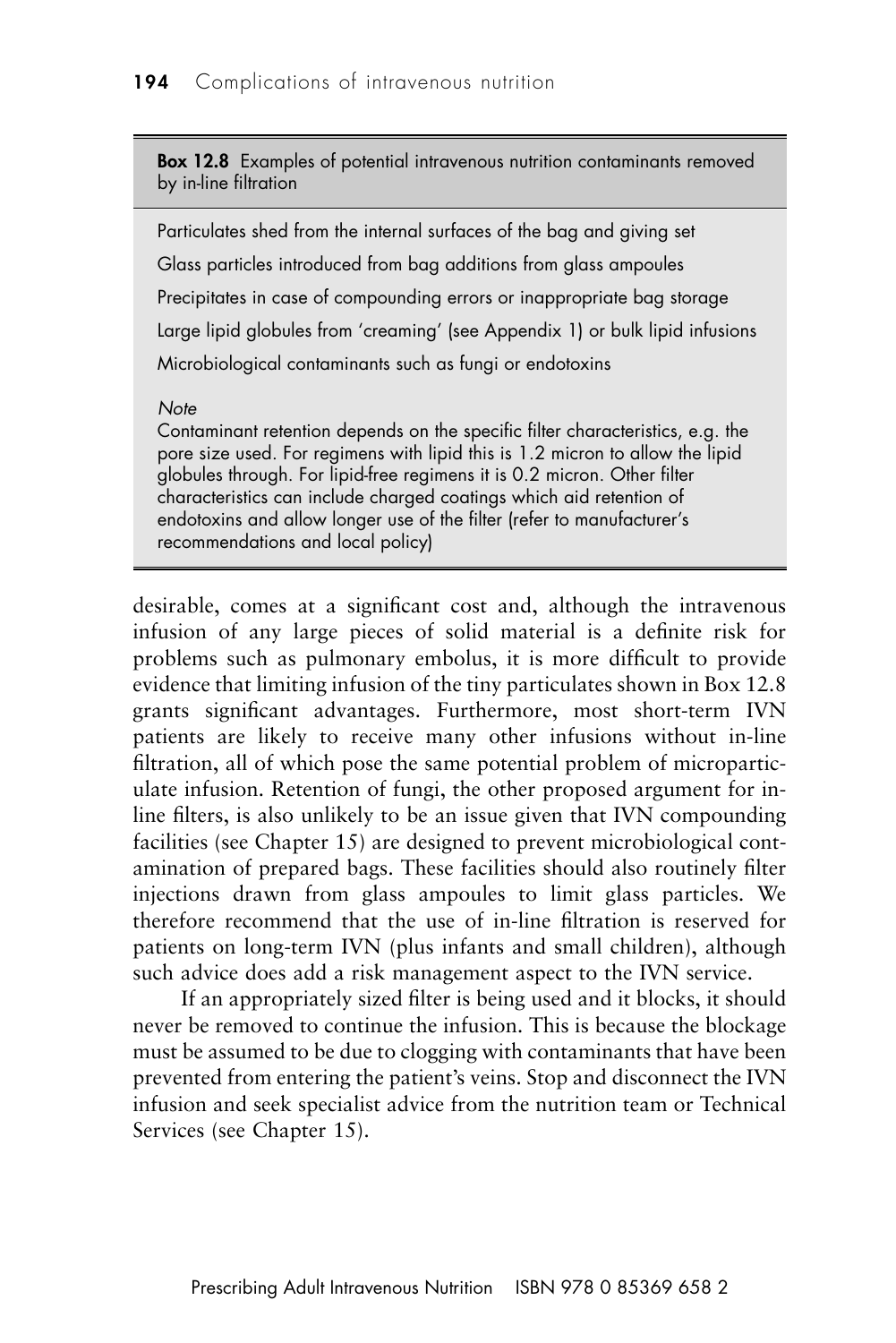# **Metabolic complications of intravenous nutrition**

Metabolic complications of IVN usually result from inadequate, excessive or unbalanced provision of individual IVN components (see Chapters 7–10). The most common metabolic problem is hyperglycaemia, whereas the most dangerous is the refeeding syndrome (see Chapters 8 and 9). Allergic reactions to the lipid component of IVN have also been reported but are rare19.

#### **Complications related to fluid**

Fluid overload, especially with saline, can result in oedema, congestive cardiac failure and worsening ascites. It can also precipitate partial ileus or delay the recovery of gut function following abdominal surgery. It may therefore contribute to the original need for IVN and then prolong that need. Overload with hypotonic fluids can also cause dilution of plasma with widespread effects, including cardiorespiratory compromise, hyponatraemia, confusion and even coma. Fluid deficiency results in dehydration with multiple potential consequences. These include reduced blood pressure and cardiac output, concentration of serum electrolytes with pseudohypernatraemia, nausea, vomiting, confusion, coma and renal failure. More details of these fluid-related problems are given in Chapters 7 and 10.

#### **Excessive or inadequate provision of amino acids**

Excess provision of amino acids is not usually considered harmful and, within limits, may improve nitrogen balance. As discussed in Chapter 7, however, the pattern of amino acids provided by IVN may not be fully utilised by sick patients who need an unusual pattern to meet the demands of their acute-phase response. High levels of amino acid provision may therefore produce metabolic upset (see Chapter 7) and will also result in increased urea production that will need to be cleared by the kidneys (see Chapter 10).

Inadequate provision of amino acids will result in excessive lean tissue loss.

#### **Excessive or inadequate provision of carbohydrate**

High levels of glucose provision cause hyperglycaemia, not only in previously diabetic patients, but also in many seriously ill or injured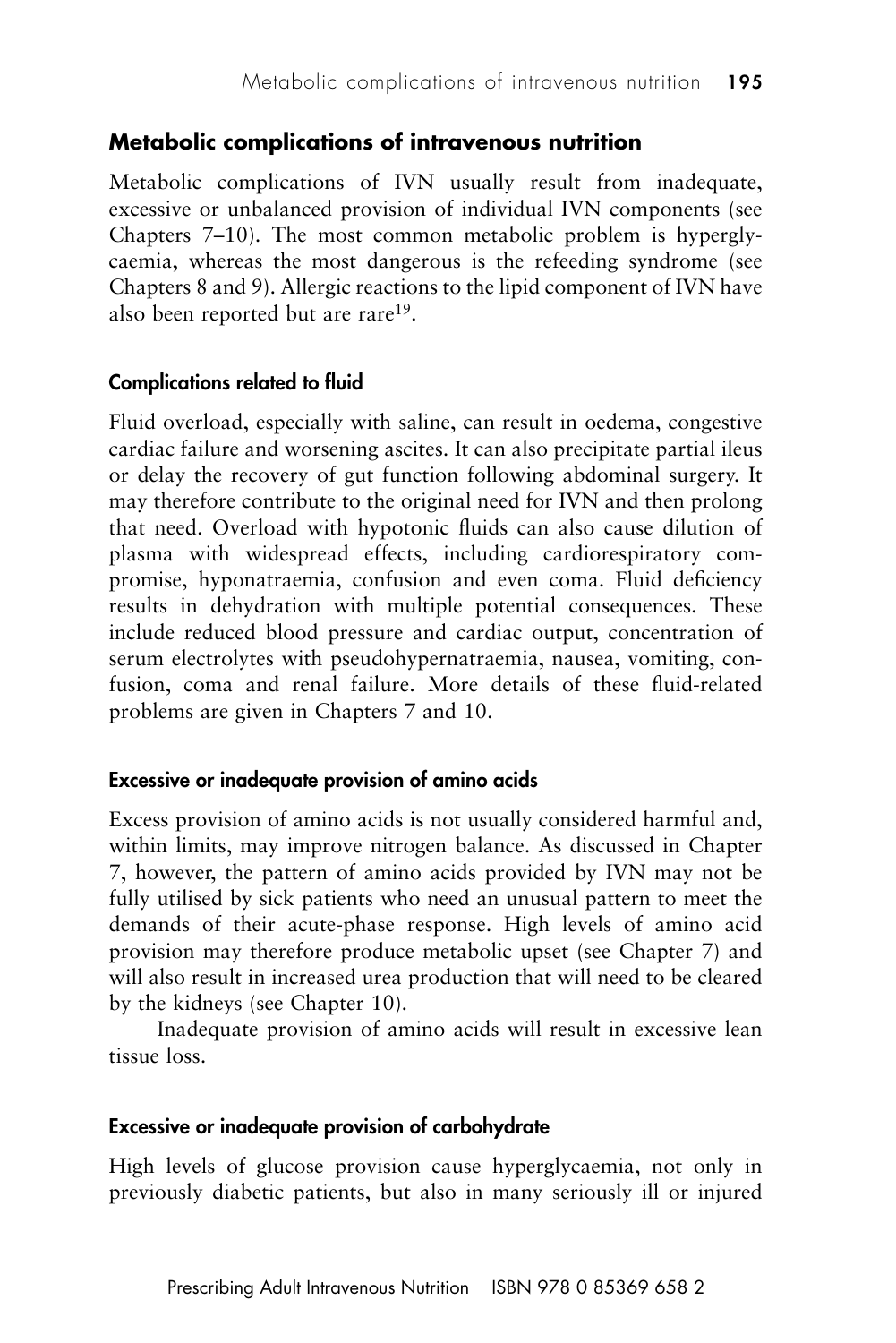patients who are frequently insulin-resistant. This can have several serious consequences, including:

- Increased risk of sepsis
- Increased risk of rebound hypoglycaemia on stopping IVN
- Higher probability of refeeding syndrome
- Diabetic ketoacidosis
- Increased carbon dioxide production (see Chapter 10)
- When administering IVN through peripheral veins, an increased risk of thrombophlebitis
- Abnormal liver function

Inadequate provision of glucose in IVN may result in hypoglycaemia and a low total calorific intake will cause weight loss as well as limiting the capacity to utilise amino acids in the IVN for protein manufacture. Prescribing IVN for diabetics or those patients with insulin resistance is considered in Chapter 10.

## **Excessive or inadequate provision of lipid**

Excessive provision of lipids in IVN can result in respiratory compromise and coagulopathies<sup>20</sup>. In the long term, it may also cause liver damage (see below) and could be a risk for atheroma. The respiratory compromise from excess lipid includes both an increased infective risk due to lipid accumulation in macrophages, especially in the lung, and the problems of increased oxygen demands due to the greater need for oxygen when metabolising lipid compared to glucose for the same amount of energy production (see Chapter 10).

Inadequate lipid provision in IVN can result in low total energy provision and hence weight loss. In the longer term it may also lead to deficiency of essential fatty acids, including  $\omega_6$ -linoleic acid and  $\omega_3$ linolenic acids needed for membrane function and immune/inflammatory responses (see Chapter 7). Inadequate lipid energy also increases the osmolality of the IVN due to the additional glucose and hence the risk of thrombophlebitis if administered into a peripheral vein (see above and Chapter 7).

#### **Excessive or inadequate provision of electrolytes**

Abnormalities in plasma or tissue electrolyte levels may cause severe problems (see Chapter 8) and disturbances of sodium, potassium, calcium, magnesium and phosphate are frequently seen in IVN patients.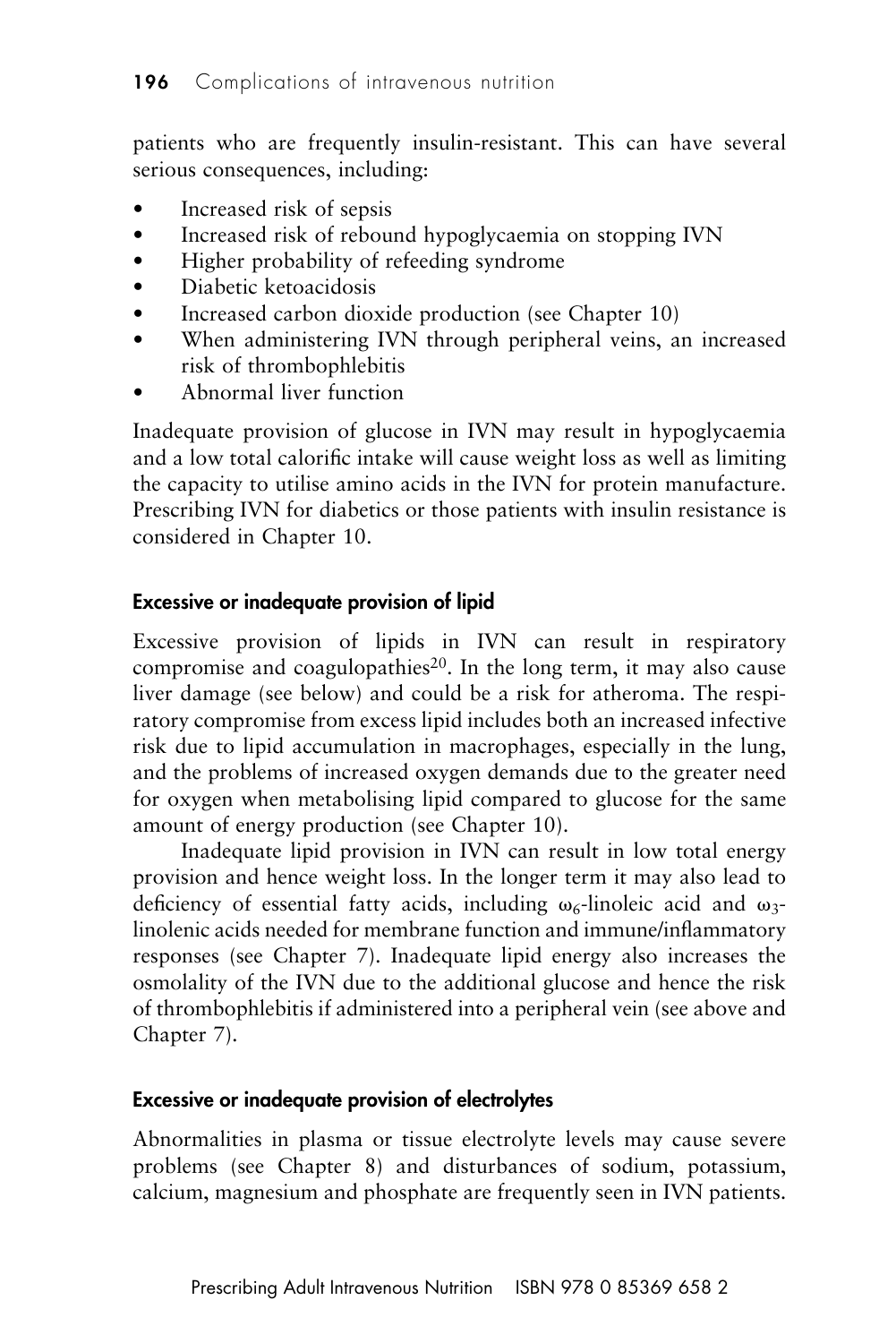They are particularly common during the early stage of IVN when changes in whole-body electrolyte content due to the effects of malnourishment are coupled with the problems of abnormal electrolyte regulation, provision and loss that are so common in intestinal failure patients. They are also integral to the threat from refeeding syndrome which puts patients at grave risk (see Chapter 8).

#### **Excessive or inadequate provision of micronutrients**

Excessive or inadequate provision of micronutrients can result in the toxicity or deficiency problems described in Chapter 9. The development of Wernicke–Korsakoff syndrome with refeeding is a particular danger. There may also be interactions with other therapies, for example excessive vitamin K administration can result in difficulties obtaining a therapeutic international normalised ratio (INR) for patients requiring warfarin.

## **Liver function abnormalities**

IVN can lead to both acute and long-term abnormalities in liver function. In the acute setting, it may be difficult to determine whether a liver problem is IVN-induced or whether it is due to other aspects of the patient's illness, including:

- Portal bacterial translocation (e.g. in hepatobiliary or pancreatic surgery patients and patients with intra-abdominal infection or small-bowel overgrowth)
- Sepsis from any source
- Biliary obstruction of any cause, e.g. retained stone
- Unrecognised previous chronic liver disease (e.g. long-term alcohol-related liver damage)
- New liver disease (e.g. drug reaction, infective hepatitis or liver abscess)

IVN patients with liver function abnormalities may therefore need imaging of the liver (usually starting with an ultrasound), blood tests for other causes of liver disease and a careful review of drug charts to check for possible side-effects from other drug therapy.

Most early (< 3 weeks) changes in liver function that are due to IVN are usually a consequence of steatosis (fatty liver). This usually causes a modest rise in level of alanine or aspartate transaminase (see Chapter 13). The abnormalities tend to occur in the first few days or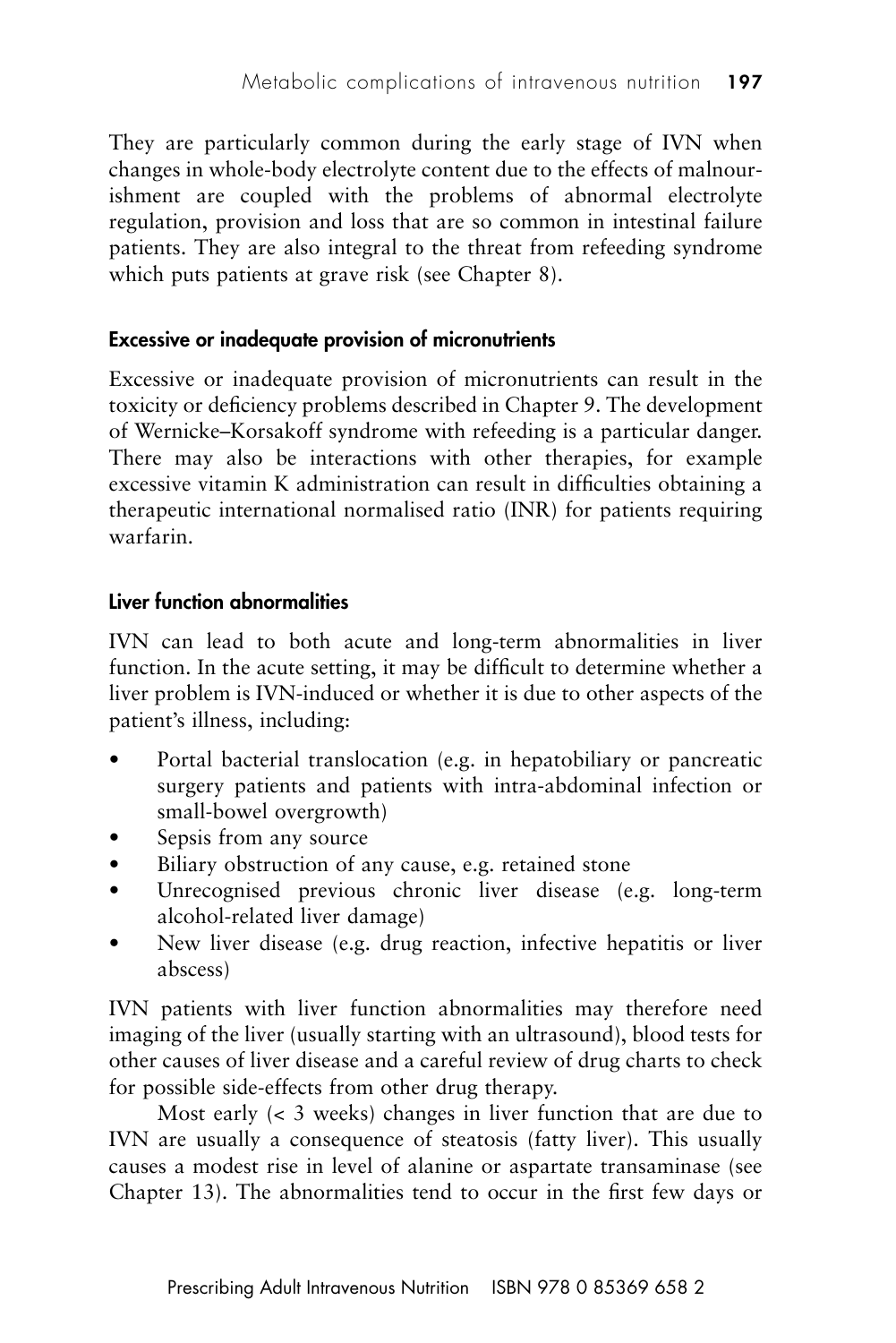weeks of IVN, especially if there is excess glucose provision and the patient has previously been very malnourished. There is usually little or no disturbance in liver synthetic function and the changes are generally of little concern21.

The liver complications of longer-term IVN tend to be predominantly cholestatic (see Chapters 10 and 13). These usually occur several weeks or months into intravenous feeding and initially cause increases in alkaline phosphatase levels. Later there may be rising bilirubin and transaminase levels with significant impairment of liver synthetic function. The latter is best monitored by measuring INR. If unchecked, long-term IVN liver damage can occur with progress to cirrhosis and liver failure. It is particularly seen in home IVN patients who have been fed for several years (see Chapter 13).

Intrahepatic cholestasis is the commonest problem underlying the IVN-induced cholestatic changes and particularly occurs with overprovision of lipid. It can occur, however, with quite modest feeding levels in vulnerable individuals. The cause is unclear but may relate to the loss of neurohumoral signalling from the gastrointestinal tract to the liver, such as the absence of the normal cholecystokinin release triggered by meals. Cholestatic problems are particularly common in patients with a very short bowel and high stomal losses, possibly due to the high loss of bile salts from the stoma which leads to reduced bile solubility. Actual biliary sludging, acalculous cholecystitis, gallbladder dilatation and gallstones can occur in any long-term IVN patient, especially with excessive energy intake from glucose or lipid. These may result in significant biliary obstruction and hence further increase the risks of cirrhosis. Abnormal levels of bacterial translocation from a damaged gut via the portal system may also play a role in causing liver damage in some patients and it is worth trying a course of antibiotics (e.g. ciprofloxacin with metronidazole) likely to be active against a broad range of gastrointestinal organisms.

#### *Management of IVN-induced liver dysfunction*

If, after other potential causes have been excluded, the most likely cause of liver dysfunction appears to be the IVN, you will need to review and amend the prescription. A number of potential changes can be made but you will need to allow 10–14 days after each to determine whether they have led to any benefit. The following should be tried first: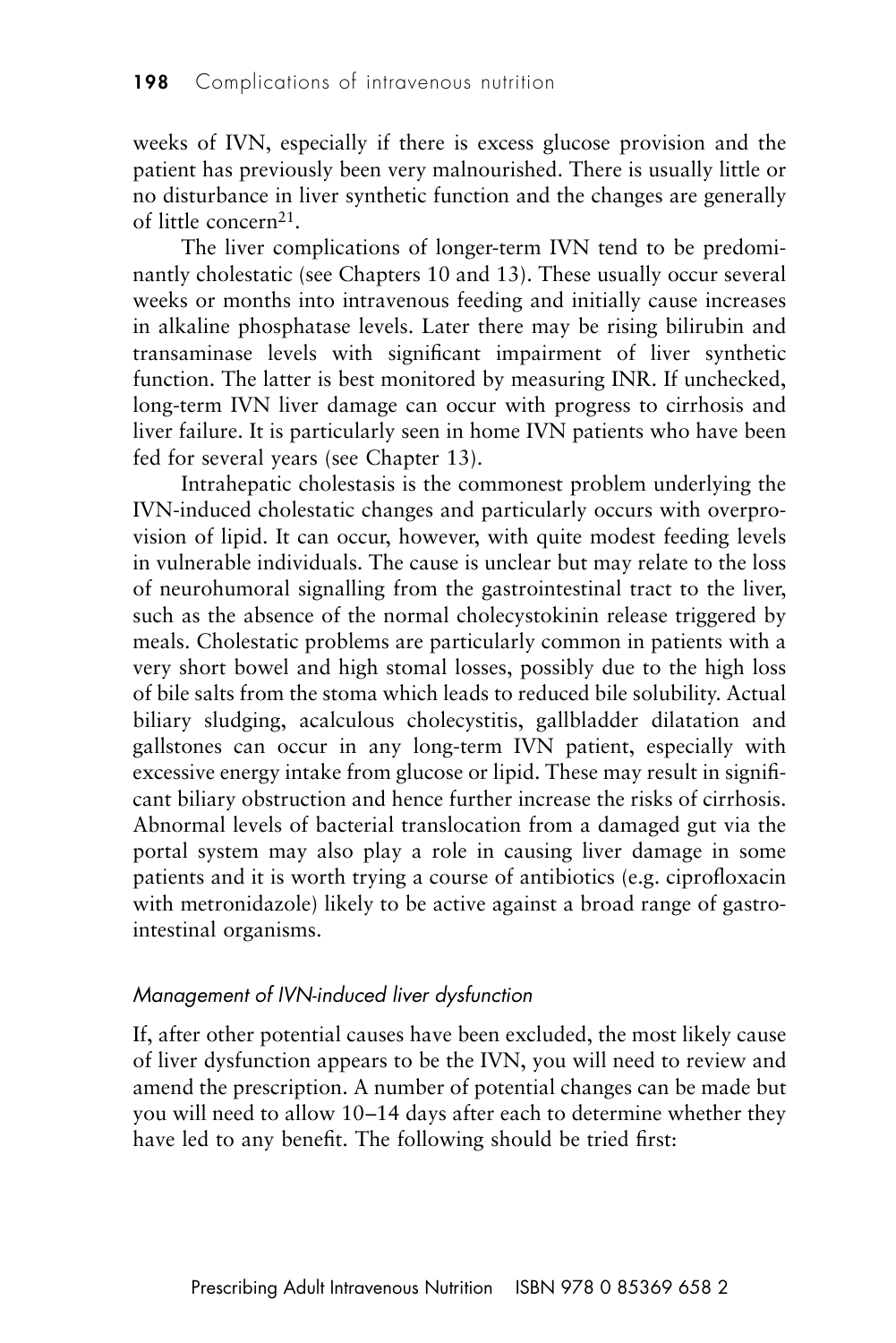- Review the patient's energy requirements (see Chapters 7 and 11) and, if lower than the total currently provided from *all routes*, reduce the IVN energy provision.
- Check that the ratio of glucose to lipid energy is as close to 50:50 as possible (see Chapter 7).
- Try intermittent IVN: gradually run the IVN regimen over a shorter duration using a higher rate, ultimately aiming to give over 12–16 hours with a significant physiological rest period (see Chapter 7).

If none of these measures helps, consider the following further options:

- Increase the relative glucose content  $-$  to give a glucose-to-lipid energy ratio of approximately 70:30. This type of regimen, with a high glucose content, will initially need to be given over 24 hours through a central vein with careful blood glucose monitoring.
- Switch to giving lipid in the IVN regimen on only 2 days per week, using glucose as the sole energy source on the remaining days.
- Change the type of lipid provided: different lipids may have less effect on the liver, although further evidence of this possibility is required (see Chapter 7).

In addition to the above measures, is also possible to consider oral ursodeoxycholic acid<sup>22</sup>, although further studies are required to prove its efficacy for this indication.

# **Conclusions**

IVN complications are many, varied and can frequently occur with potentially fatal results. Prescribing from an office without a nutritional review of the patient is therefore always inappropriate and it is critical to ensure close clinical and laboratory monitoring of all IVN patients.

# **References**

- 1. Jurewitsch B, Lee T, Park J, Jeejeebhoy K. Taurolidine 2% as an antimicrobial lock solution for prevention of recurrent catheter-related bloodstream infections. *J Parenteral Enteral Nutr* 1998; 22: 242–244.
- 2. Trissel L. *Handbook on Injectable Drugs*. Bethseda: American Society of Health-System Pharmacists, 2005: 11.
- 3. Harris J, Maguire D. Developing a protocol to prevent and treat paediatric central venous catheter occlusions. *J Intravenous Nurs* 1999; 22: 194–198.
- 4. Williams N, Wales S, Scott N, Irving M. The incidence and management of catheter occlusion in patients on home parenteral nutrition. *Clin Nutr* 1993; 12: 344–349.